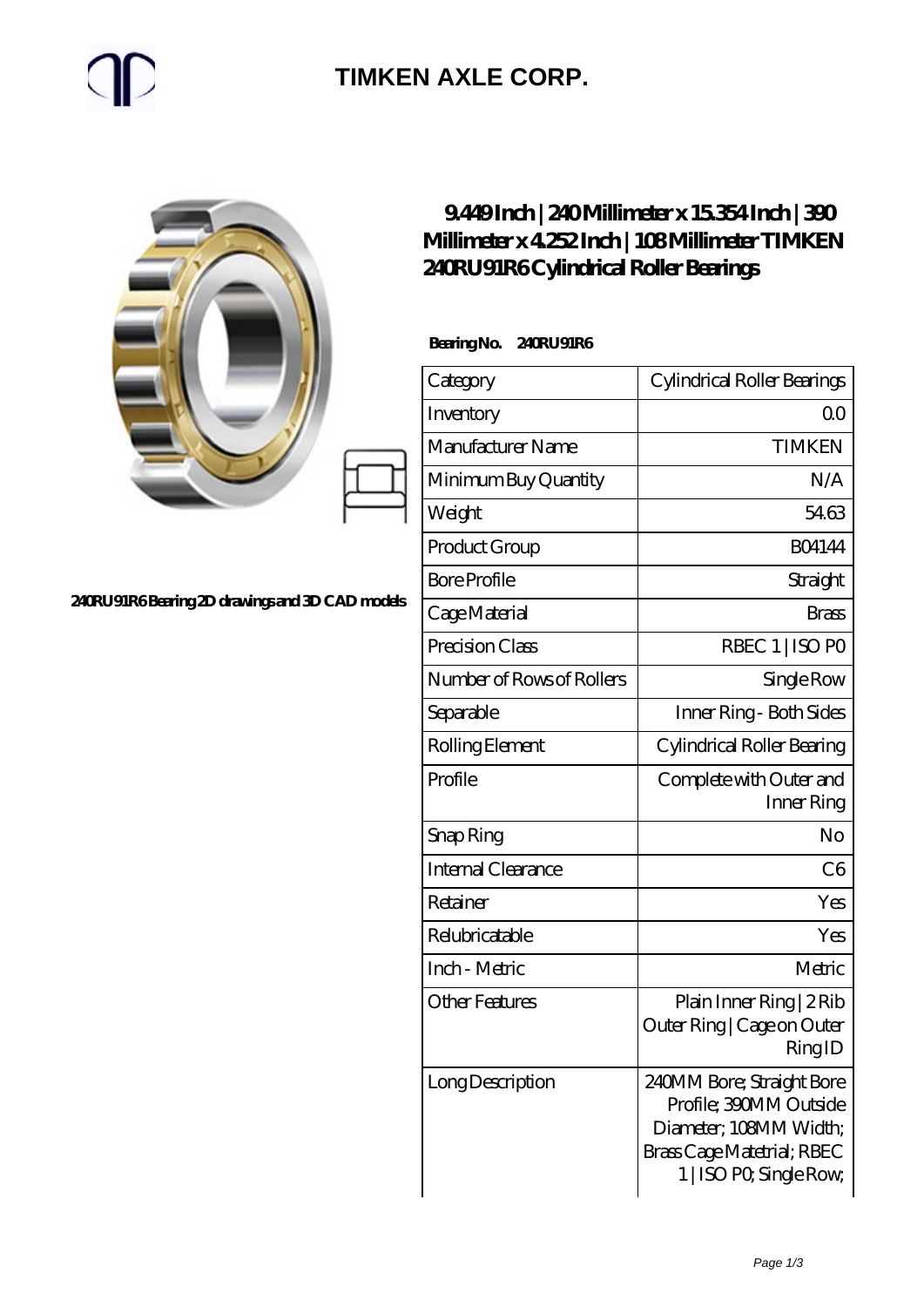# $\mathbb{C}$

#### **[TIMKEN AXLE CORP.](https://m.rapidsurfing.net)**

|                                                               | Inner Ring - Both Sides<br>Separable; No Snap Ring<br>Relubricatable; C6Internal |
|---------------------------------------------------------------|----------------------------------------------------------------------------------|
| Category                                                      | Cylindrical Roller Bearing                                                       |
| <b>UNSPSC</b>                                                 | 31171547                                                                         |
| Harmonized Tariff Code                                        | 8482500000                                                                       |
| Noun                                                          | Bearing                                                                          |
| Manufacturer URL                                              | http://www.timken.com                                                            |
| Manufacturer Item Number                                      | 240RU91R6                                                                        |
| Weight/LBS                                                    | 12032                                                                            |
| D                                                             | 15.354 Inch   390 Millimeter                                                     |
| B                                                             | 4.252 Inch   108 Millimeter                                                      |
| $\rm d$                                                       | 9.449Inch   240Millimeter                                                        |
| Design Units                                                  | <b>METRIC</b>                                                                    |
| Bearing Weight                                                | 53400Kg                                                                          |
| Type                                                          | <b>NU</b>                                                                        |
| <b>Tapered Bore</b>                                           | N                                                                                |
| d - Bore                                                      | 240000mm                                                                         |
| D - Outer Diameter                                            | 390.000 mm                                                                       |
| C - Inner Ring Width                                          | 108000mm                                                                         |
| <b>B</b> - Outer Ring Width                                   | $108000$ mm                                                                      |
| CO- Static Radial Rating                                      | 265000N                                                                          |
| C - Dynamic Radial Rating <sup>1</sup>                        | 1570000N                                                                         |
| Reference Thermal Speed<br>Rating (Grease)                    | 790                                                                              |
| Reference Thermal Speed<br>Rating $\left(\text{Oil}\right)^2$ | 880                                                                              |
| Cg-Geometry Factor <sup>3</sup>                               | 0.1756                                                                           |
| R - Inner Ring To Clear<br>Radius <sup>4</sup>                | 30mm                                                                             |
| r - Outer Ring To Clear<br>Radius <sup>5</sup>                | 30mm                                                                             |
| da - Inner Ring Backing<br>Diameter                           | 265.000 mm                                                                       |
|                                                               |                                                                                  |